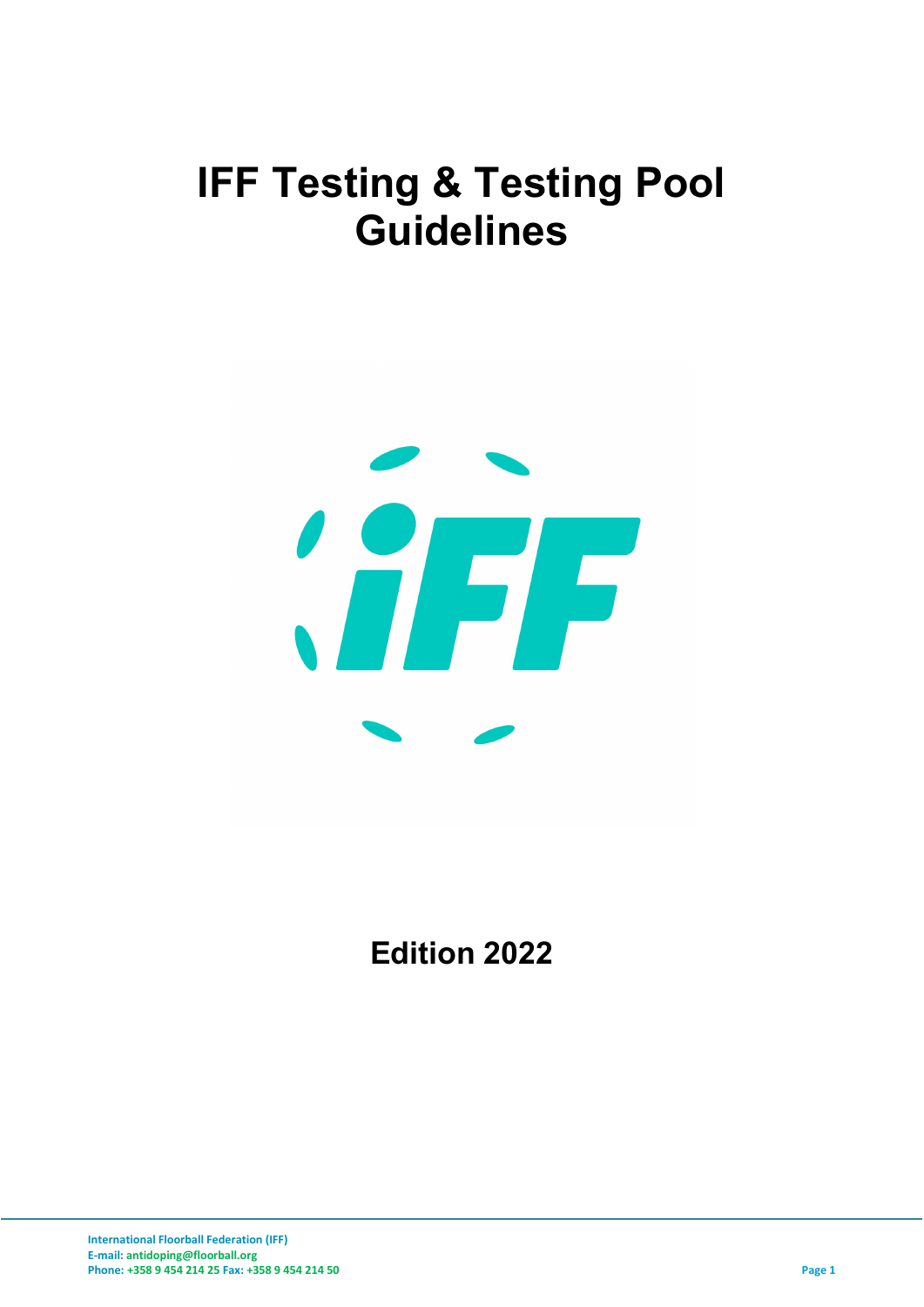## Introduction and Scope

The "Code" and "WADC2021" refers to the World Anti-Doping Code. The "ISTI" refers to WADA's International Standard for Testing and Investigations. The TDSSA refers to the WADA Technical Document for Sport Specific Analysis. Some of the text in this document is quoted from WADA's "Guidelines for implementing an effective athlete whereabouts program". All the above mentioned WADA's Regulations and Documents are found on WADA web pages (www.wadaama.org).

The Signatories (including IFF) to the World Anti-Doping Code recognise that effective Out-of-Competition Testing programmes are essential to the fight against doping in sport and that effective Out-of-Competition Testing depends upon accurate and complete Athlete whereabouts information.

#### Out-of-Competition Testing

Out-Of-Competition Testing may be conducted by IFF, WADA or a National Anti-Doping Organisation (or agencies appointed by them) at any time or location in any member country. This testing shall be carried out without any advance notice to the Athlete or his National Federation. Every Athlete affiliated with a member Federation is obliged to undergo Out-of-Competition Testing as decided by the IFF, WADA or the National Anti-Doping Organisation.

The WADA Technical Document for Sport Specific Analysis (TDSSA) is intended to ensure that the prohibited substances and methods within the scope of the TDSSA that are deemed to be at risk of abuse in certain sports/disciplines are subject to an appropriate and consistent level of analysis by all Anti-Doping Organisations (ADOs). Compliance with the TDSSA is mandatory.

WADA TDSSA: https://www.wada-ama.org/en/resources/the-code/tdssa-technical-document-forsport-specific-analysis

#### Pyramid approach to IFF Testing Pools

In order to maintain a pool of Athletes from whom whereabouts information is obtained, which can be used to increase the effectiveness of the IFF's Out-of-Competition Testing programme, the IFF will maintain different tiers of testing pools.

In 2022 there will be three (possible) tiers of Testing Pools:

- Tier 1/Registered Testing Pool (no athletes currently)
- Tier 2/Testing Pool
- Tier 3/Other National Team Pool

The National Federation shall educate the Athletes included in any of the IFF Testing Pools, so that they at least understand the following:

- The Athletes are familiar with the IFF Anti-Doping Rules and the WADA's Prohibited List
- The Athletes are familiar with the Therapeutic Use Exception process (TUE process)
- The Athletes are familiar with the Doping Control Procedure (both urine and blood samples might be collected)
- The Athletes know the basics of Testing Pools, Whereabouts Information and out-ofcompetition testing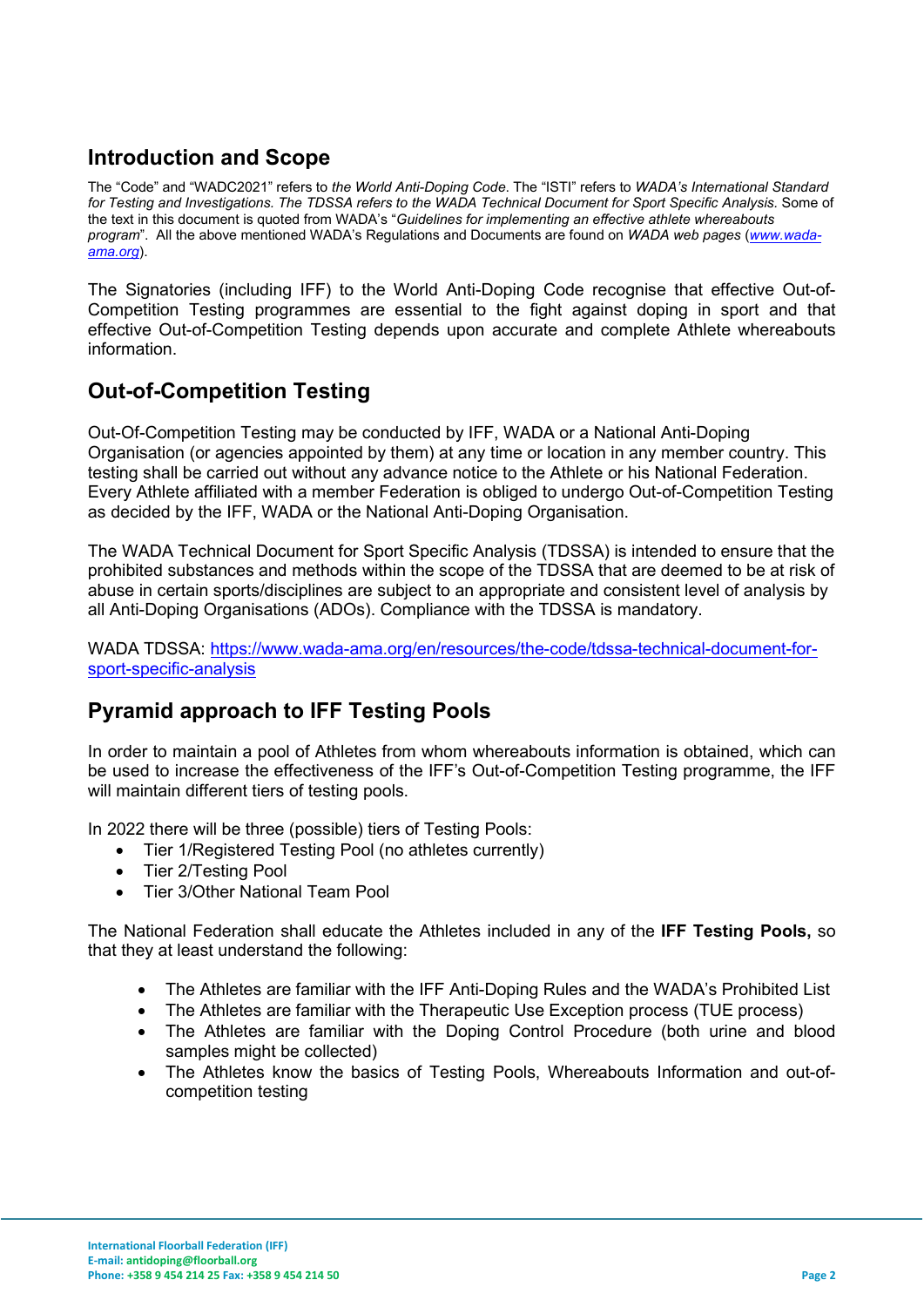# Tier 1/IFF Registered Testing Pool (RTP)

At this point we will not include players to the RTP. IFF may however identify a Registered Testing Pool of those Athletes who are required to comply with the strict whereabouts requirements of Annex I to the International Standard for Testing and Investigations. Athletes shall be notified before they are included in a Registered Testing Pool and when they are removed from that pool by the IFF. Each Athlete in the Registered Testing Pool shall do the following: (a) advise IFF of his/her whereabouts on a quarterly basis through ADAMS; (b) update that information as necessary so that it remains accurate and complete at all times; and (c) make him/herself available for Testing at such whereabouts. More information in the 5.6. of the IFF Anti-Doping Rules found here: https://floorball.sport/anti-doping-and-medical/anti-doping-rules-and-regulations/

# Tier 2/IFF Testing Pool (TP)

In 2022 year the IFF TP consists of the top one (1) Men's National Teams according to the results from the previous World Floorball Championships (Sweden). All Athletes taking part in the events (camps, tournaments, international matches) of the Men's Top one ranked National Team are included in the IFF Testing Pool. The IFF will collect the needed whereabouts information through the National Federation and the National Federation shall take care of following:

- a. Send the specific event information ten (10) days prior to the event (the information shall be sent with the "IFF Upcoming National Team Event Form")
- b. Send regular club team training activities (one regular training time/week during the season) of the league clubs of their country with current national team players from their country. Periods: February – March/April (until season ends) & September – December 31st. The National Federation is also responsible for providing possible updates in the regular training times to the IFF.
	- Information needed: Name of club team; training day; training time (local time); date until specified training time is valid; training venue name; training venue address; (venue training court number); name of club team contact person and his/her contact information.
	- Note: the IFF will not need any updates in club training times during national team events or if the regular training time is cancelled due to an official National League match on the day of the training.
- c. If needed, the IFF will ask for more whereabouts information. The IFF also has the possibility to identify players to a Registered Testing Pool. Players in the Registered Testing Pool are individually responsible for providing daily whereabouts information including a 60 minutes time slot.

The National Federation must inform all Athletes in IFF Testing Pool of the following (for example when invited to national team events):

 The fact that the players in the National Team are included in the IFF Testing Pool and that they are subject to out-of-competition testing. That the IFF collects both national team whereabouts and club team whereabouts for the purpose of out of competition testing. If the IFF does not receive sufficient whereabouts via the national team/club team, the players can be added to the IFF Registered Testing Pool, meaning that the IFF will need daily athlete whereabouts added to WADA's Anti-Doping Administration & Management System (ADAMS) including a one-hour time slot & regular activities.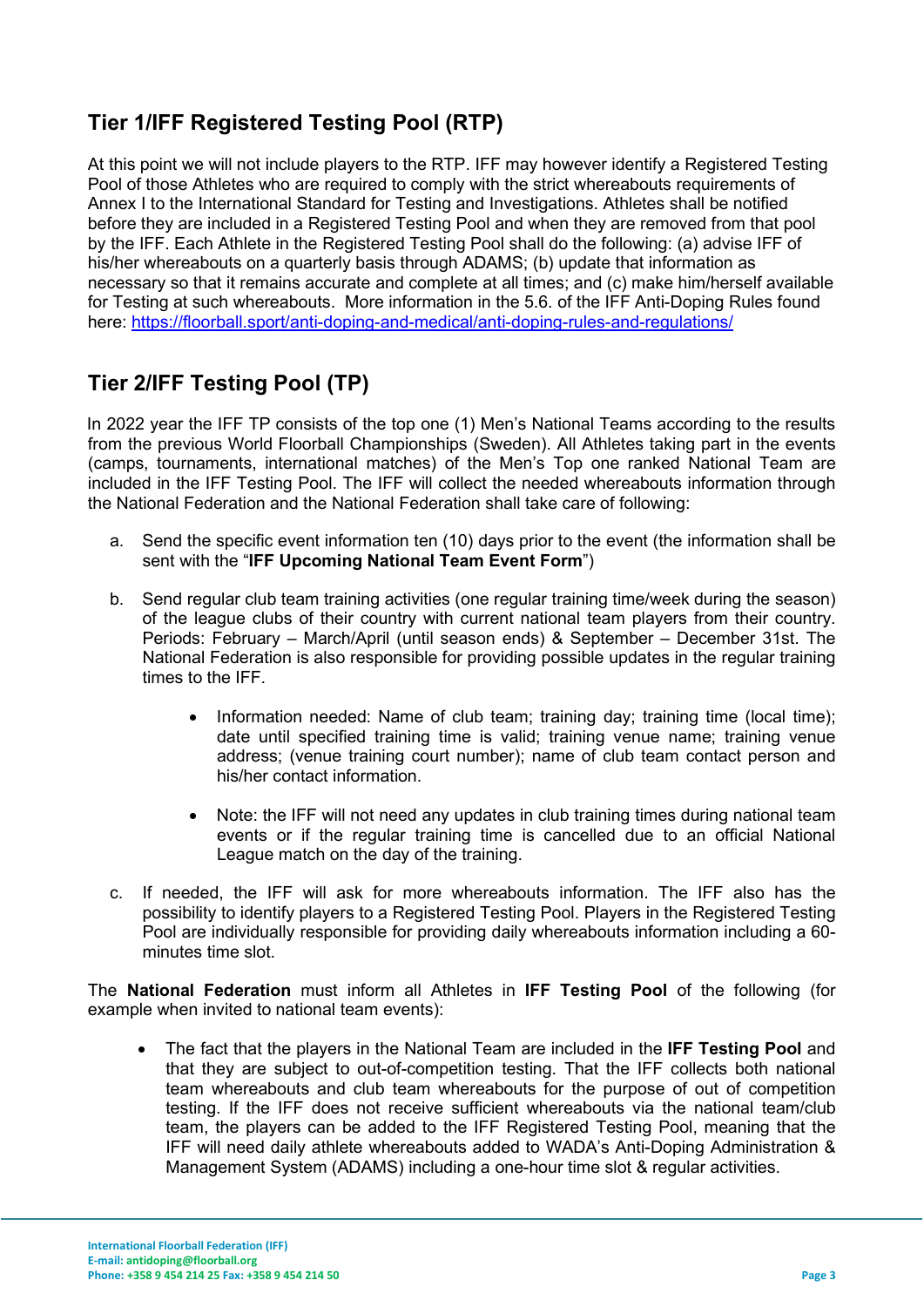#### Tier 3/Other National Team Pool (ONTP)

In 2022 the 2nd and 3rd ranked teams in men's World Championships are included in the Other National Team Pool: Finland men, Czech Republic men. The IFF will collect the needed whereabouts information through the National Federation and the National Federation shall take care of following:

- a. Send the specific event information latest ten (10) days prior to the event (the information shall be sent with the "IFF Upcoming National Team Event Form")
- b. If needed, the IFF will ask for more whereabouts information.

More information about IFF Testing Pools and the current whereabouts requirements is found in 5.5. of the IFF Anti-Doping Rules and on the IFF website, www.floorball.sport and Anti-Doping and Medical > Testing Pools and Whereabouts.

#### 2022 Deadlines

The National Federation shall hand in the first top club team regular training times (1 training time/week) for the period February  $15<sup>th</sup> 2021$  – March/April 2022 (until the season ends). The first deadline to send in the information is on February 10<sup>th</sup> 2022. The second deadline to send in the top club team training times is on **September 10<sup>th</sup>** 2022 for the period September 15<sup>th</sup> – December 31<sup>st</sup>. When the regular training time is cancelled/changed, the National Federation shall keep the IFF updated of such changes, so that possible out-of-competition testing plans can be modified.

During off-season, March/April (from season ending) 2021 – September 15th 2022, the IFF will not collect the top club team regular training times. The national team activities shall however always be sent 10 days before the national team activity.

#### **Sanctions**

When the IFF does not receive the requested information in time or when the IFF has planned outof-competition testing and has not been informed of updates in the training times (in either national team activities or club team activities), the IFF may sanction its National Federation (National Federations may then decide to sanction its club teams according to National Federation rules). The first action will however be a warning. The absolute deadline to inform about such changes is the previous weekday at 12:00 CET.

#### 12.2.4 in the IFF Anti-Doping Rules:

An organisation or body has failed to make diligent efforts to keep IFF informed about an Athlete's whereabouts after receiving a request for that information from IFF. In such event, that organisation or body may be fined in an amount up to 1000 Swiss Francs per Athlete, in addition to reimbursement of all of the IFF costs incurred in Testing that organisation's or body's Athletes.

Note that all failures to update training times are regarded as failures of the National Federation, not of a single club. The failures accumulate during the testing pool period, from 1 January to 31 December, then they will reset.

If an athlete is selected to the IFF Registered Testing Pool and is required to comply with the strict whereabouts requirements of Annex I to the International Standard for Testing and Investigations, any combination of three missed tests and/or filing failures, within a twelve-month period may constitute and Anti-Doping Rule Violation (see 2.4 of the IFF Anti-Doping Rules).